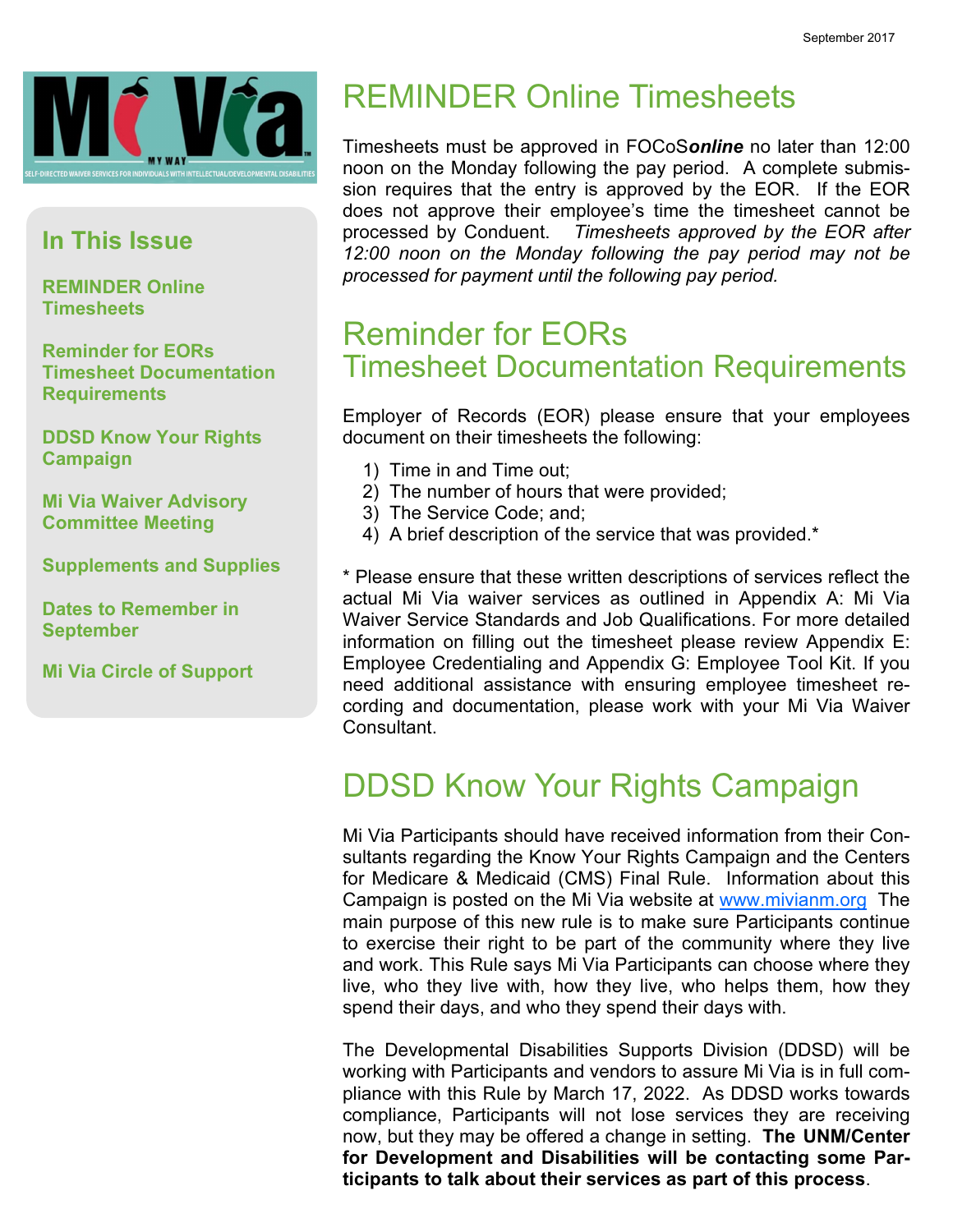#### Mi Via

Contact Information:

Phone: 1-866-916-0310 8:00 am to 5:00 pm Mon. - Fri.

Toll-free Fax: 1-866-302-6787

E-mail: mi.via@conduent.com

Web: http://www.MiViaNM.org

Physical Address: 1720-A Randolph Rd SE Albuquerque, NM 87106

If you would like to sign up for training to use FOCoSonline to review/approve timesheets and check your budget, call Mi Via at 1-866-916-0310

#### Note:

The Mi Via Advisory Committee works with the State to share information and help with communication among all Mi Via Participants.

Qualis Health is the Third Party Assessor (TPA) for Mi Via. They are responsible for reviewing and approving the Service and Support Plans (SSP).

### Mi Via Waiver Advisory Committee Meeting

The next Mi Via Advisory Committee Meeting will be held on Thursday, October 26, 2017, 12pm-4pm in Albuquerque, New Mexico at the Department of Health DOH/DDSD offices: 5301 Central Ave NE, Albuquerque NM 87108, 17th floor conference room. If you would like to call in for the meeting please call 1-515-739-1034 pass code 742089#.

## Supplements and Supplies

Did you know nutritional supplements as well as durable medical equipment (DME) (such as a wheelchair or shower chair) may be covered by your MCO with prior authorization? Obtaining these items through your MCO may help you to save funds on your Mi Via Budget for other services you may need. Additionally, the Mi Via Program requires that you first check with your MCO to find out if they will cover these types of items.

Start by talking with your doctor or specialist about your needs. If your doctor recommends that you need these items, your doctor, specialist, or DME vendor will submit a request for approval of the item you need to your MCO. Your MCO will review the request and either approve or deny the item. You will be notified whether the item was approved or denied. Your Care Coordinator may be able to assist you in this process.

If an item is denied by your MCO, you may consider requesting it through your Mi Via Budget. When you submit your goal for this item, you or your consultant will also need to provide Qualis with a copy of the denial letter from your MCO. Qualis will then review the request based on Mi Via Program regulations and the requested item must be related to your qualifying condition.

For more information on MCO-covered services and how to request a prior authorization, you may contact your MCO member services a the set of  $t$  is the set of  $t$  is the set of  $t$  is the set of  $t$  is the set of  $t$  is the set of  $t$ 

Blue Cross Blue Shield of New Mexico: 1-866-689-1523 For members with Hearing or speech loss: TTY/TDD: 711

Molina Health Care: 1-877-373-8986

Presbyterian Health Plan: 505-923-5200 or 1-888-977-2333 For members with hearing or speech loss: 1-800-872-7568 TTY Navajo Hotline: 505-923-5157 Outside of Albuquerque: 1-888-806-8793

United Health Care Community Plan: 1-877-236-0826 For members with hearing or speech loss: TTY: 711

Additional information regarding your MCO including a link to their website may be found here:

http://www.hsd.state.nm.us/LookingForInformation/managed-careorganizations.aspx.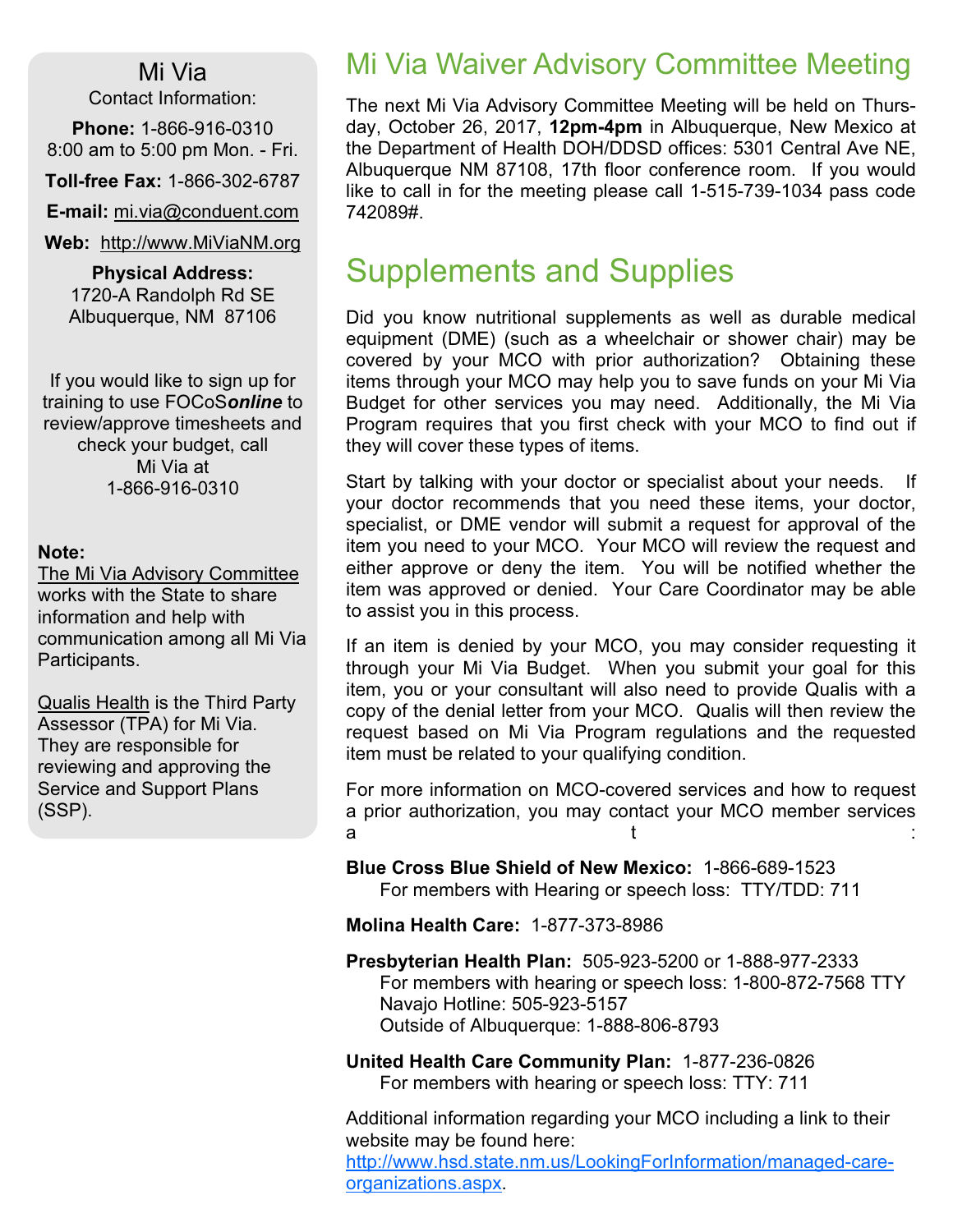# Dates to Remember in September

# September 2017

| Sun       | Mon                                                                     | Tue             | Wed       | Thu            | Fri                                                                                                                | Sat                                                                                                                            |
|-----------|-------------------------------------------------------------------------|-----------------|-----------|----------------|--------------------------------------------------------------------------------------------------------------------|--------------------------------------------------------------------------------------------------------------------------------|
| August 27 | August 28                                                               | August 29       | August 30 | August 31      | $\mathbf{1}$<br>Paychecks and<br><b>Vendor Checks</b><br><b>Received or</b><br>Deposited; end of<br>the pay period | $\overline{2}$<br>Deadline to<br>submit<br>timesheets,<br>Mileage & PRFs<br>for 9/15/17 pay-<br>ment; new pay<br>period begins |
| 3         | $\overline{4}$<br><b>Conduent</b> and<br><b>State Offices</b><br>Closed | $5\phantom{.0}$ | 6         | $\overline{7}$ | 8<br><b>Vendor Checks</b><br><b>Received or</b><br><b>Deposited</b>                                                | 9<br>Deadline to<br>submit PRFs for<br>9/22/17 payment                                                                         |
| 10        | 11                                                                      | 12              | 13        | 14             | 15<br>Paychecks and<br><b>Vendor Checks</b><br><b>Received or</b><br>Deposited; end of<br>the pay period           | 16<br>Deadline to<br>submit<br>timesheets,<br>Mileage & PRFs<br>for 9/29/17 pay-<br>ment; new pay<br>period begins             |
| 17        | 18                                                                      | 19              | 20        | 21             | 22<br><b>Vendor Checks</b><br><b>Received or</b><br><b>Deposited</b>                                               | 23<br>Deadline to<br>submit PRFs for<br>10/6/17 payment                                                                        |
| 24        | 25                                                                      | 26              | 27        | 28             | 29<br>Paychecks and<br><b>Vendor Checks</b><br><b>Received or</b><br>Deposited; end of<br>the pay period           | 30<br>Deadline to<br>submit<br>timesheets,<br>Mileage & PRFs<br>for 10/13/17 pay-<br>ment; new pay<br>period begins            |